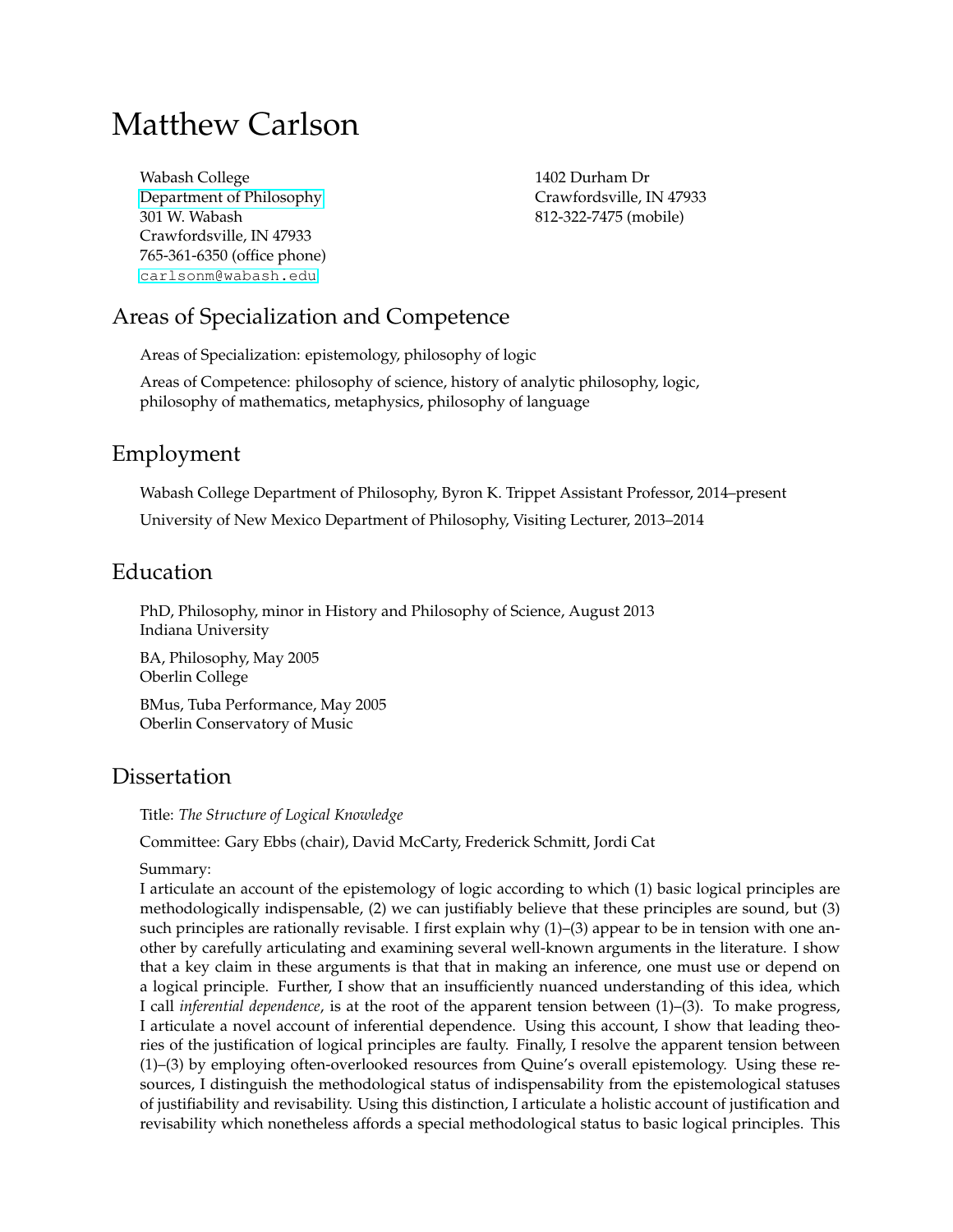account combines the appealing features of apriorism and holism in a unified way that satisfies (1)–(3). A more detailed dissertation abstract can be found at the end of this document.

### Research

#### *Publication*

"Logic and the Structure of the Web of Belief", *Journal for the History of Analytical Philosophy* (forthcoming)

#### *Presentations*

#### **Papers Presented**

#### (\* indicates invited)

"What's Basic About Basic Logical Principles?"

Eastern APA meeting symposium paper, December 2013

University of New Mexico, Philosophy Department Colloquium, October 2013\*

Society for Exact Philosophy meeting, October 2012

"Rule-Circularity and the Justification of Deduction"

Fourth Annual Notre Dame/Northwestern Graduate Epistemology Conference, April 2013 Midsouth Philosophy Conference, March 2010

"Logic and the Structure of the Web of Belief"

Early Analytic Philosophy Conference, Indiana-Purdue University Fort Wayne, March 2013 Graduate Student Colloquium, Indiana University Department of Philosophy, December 2012\* Society for the Study of the History of Analytical Philosophy meeting, May 2012

"Naturalism and the Structure of the Web of Belief: Quine on the Epistemology of Logic"

Eastern APA meeting, December 2012

"Why Not a Theory of Meaning?"

Second Arché Conference on the Foundations of Logical Consequence, St Andrews, June 2012 Indiana Philosophical Association meeting, April 2012

"Inferential Dependence"

James B. Nelson Lecture, Indiana University Department of Philosophy, April 2012\*

- Central APA meeting, February 2012
- Indiana Philosophical Association meeting, April 2011

"The Obvious and the Indispensable: Quine on the Epistemology of Logic"

Seminar on Pure and Applied Logic, Indiana University Logic Group, November 2011\*

#### **Comments Presented**

I served as commentator on the following papers.

"Default Reasoning with fde" (Katalin Bimbó), 2011 Central APA Meeting

"Epistemic Possibility, Affordable Information, and Let's Go Check Cases" (Joshua Heter), Spring 2011 Indiana Philosophical Association Meeting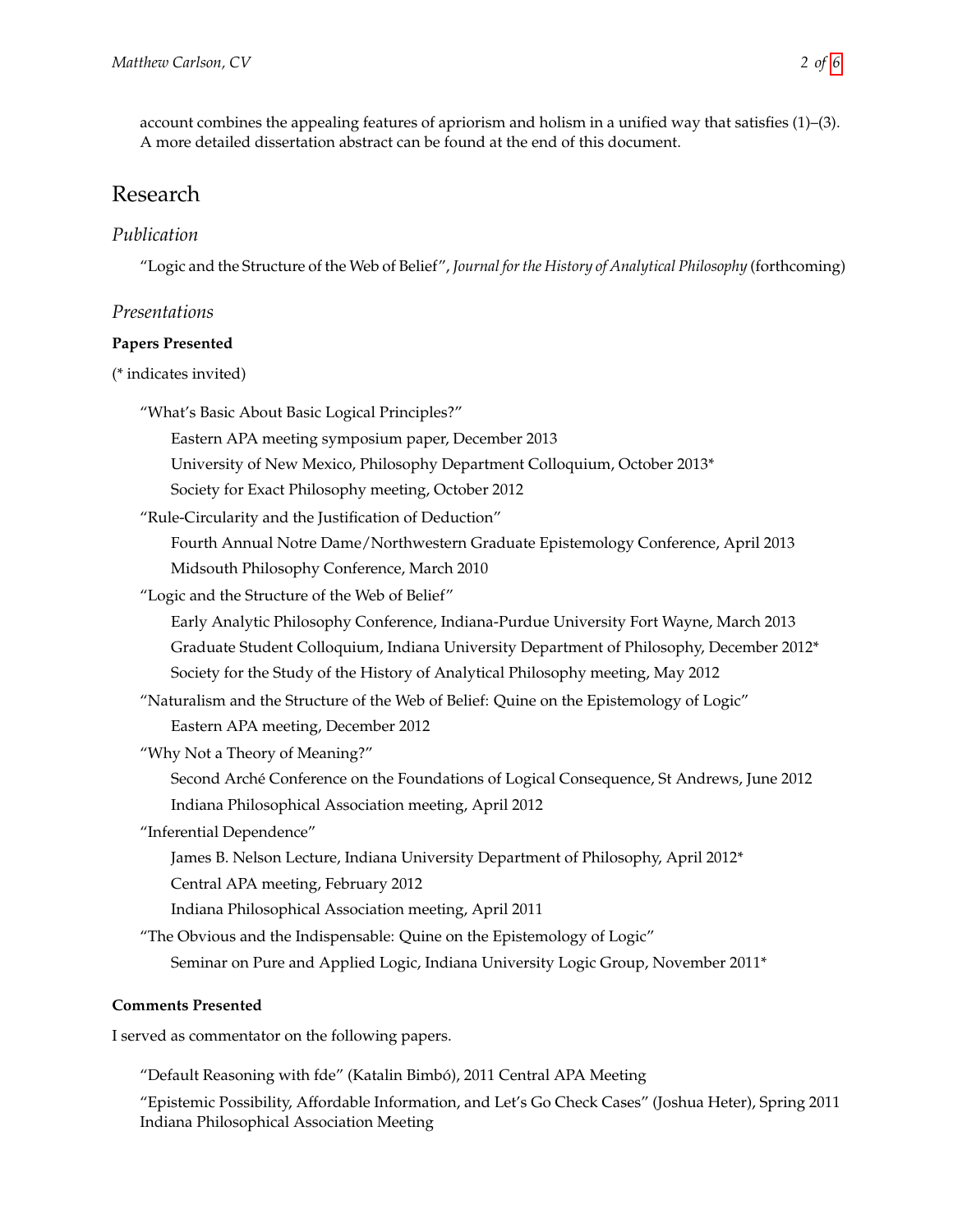"Troubles for Truthmaking" (Jamin Asay), 2010 Midsouth Philosophy Conference

"Against Formal Causation in non-Conscious Nature" (Arthur Ward), Fall 2009 Indiana Philosophical Association Meeting

"Philosophy of mathematics and philosophy of art in Burke and Kant" (Charles McCarty), Fall 2007 Indiana Philosophical Association Meeting

#### *Works in Progress*

"Inferential Dependence" (under review) "Rule-Circularity and the Justification of Deduction" (in preparation) "Why Not a Theory of Meaning?" (in preparation) "What's Basic About Basic Logical Principles?" (in preparation)

# Honors and Awards

Graduate Student Travel Stipend, Eastern APA 2013 Bo and Lynn Clark Memorial Essay Prize, Indiana University Department of Philosophy, 2013 Graduate Student Travel Stipend, Eastern APA 2012 Dissertation Year Research Fellowship, Indiana University College of Arts and Sciences, 2012–2013 Bo and Lynn Clark Memorial Essay Prize, Indiana University Department of Philosophy, 2012 Graduate Student Travel Stipend, Central APA 2012 Graduate Student Travel Grant, College of Arts and Sciences, Indiana University, 2011 James B. Nelson Dissertation Fellowship, Indiana University Department of Philosophy, 2011–2012 Bo and Lynn Clark Memorial Essay Prize, Indiana University Department of Philosophy, 2010 Graduate Academic Excellence Award, Indiana University Department of Philosophy, 2008 Membership in Phi Beta Kappa and Pi Kappa Lambda honorary societies, Oberlin College, 2005 Christopher P. Dahl Essay Contest winner, Oberlin College, 2005

# **Teaching**

### *Teaching Experience*

- 269: Skepticism and Knowledge (Wabash College, Fall 2014)
- 270: Elementary Symbolic Logic (Wabash College, Fall 2014)
- 272: Philosophy of Science (Wabash College, Fall 2014)
- 101: Introduction to Philosophy (University of New Mexico, Spring 2014)
- 372: Modern Social and Political Philosophy (University of New Mexico, Spring 2014)
- 202: Descartes to Kant (University of New Mexico, Fall 2013, scheduled for Summer 2014)
- 356: Symbolic Logic (University of New Mexico, Fall 2013, Spring 2014)
- 140: Introduction to Ethics (Indiana University, Summer 2012)
- 250: Introductory Symbolic Logic (Indiana University, Summer 2009, Spring 2011, Summer 2011)
- 150: Elementary Logic (Indiana University, Fall 2010)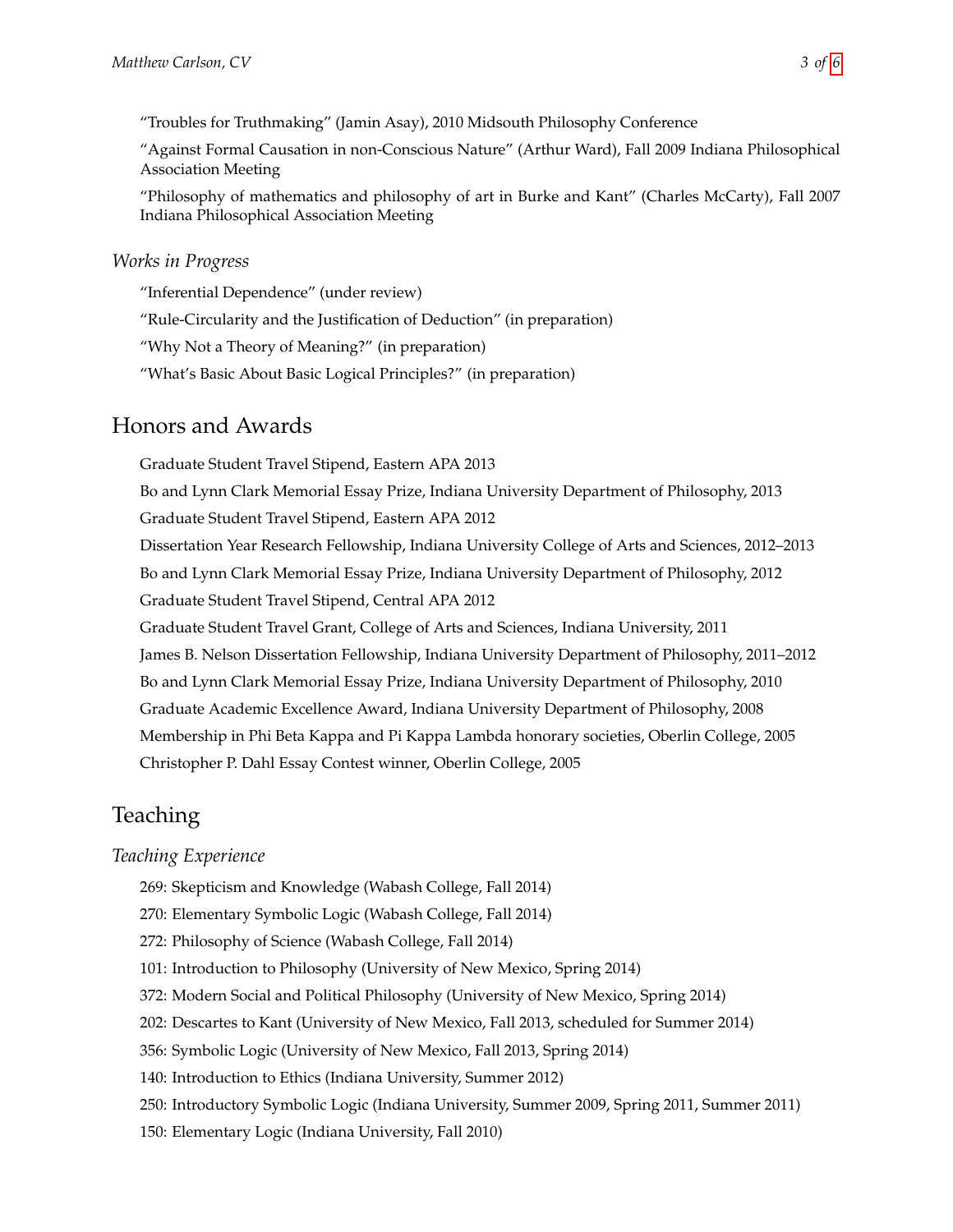#### *Undergraduate Honors Thesis Committee Member*

Aaron Finn, University of New Mexico. Title: *Frege's Idea of a System in Relation to His Overall Structure of Thought*

### Professional Service and Memberships

#### *Professional Service*

Reviewer, *Synthese*

Reviewer, *Philosophy and Phenomenological Research*

President, Graduate Association of Student Philosophers, Indiana University Department of Philosophy, Academic Year 2011–2012

Coordinator, Graduate Student Colloquium Series, Indiana University Department of Philosophy, Academic Years 2009–2011

#### *Professional Memberships*

Indiana Philosophical Association, November 2007–present American Philosophical Association, August 2010–present Society for the Study of the History of Analytical Philosophy, April 2011–present Society for Exact Philosophy, October 2012–present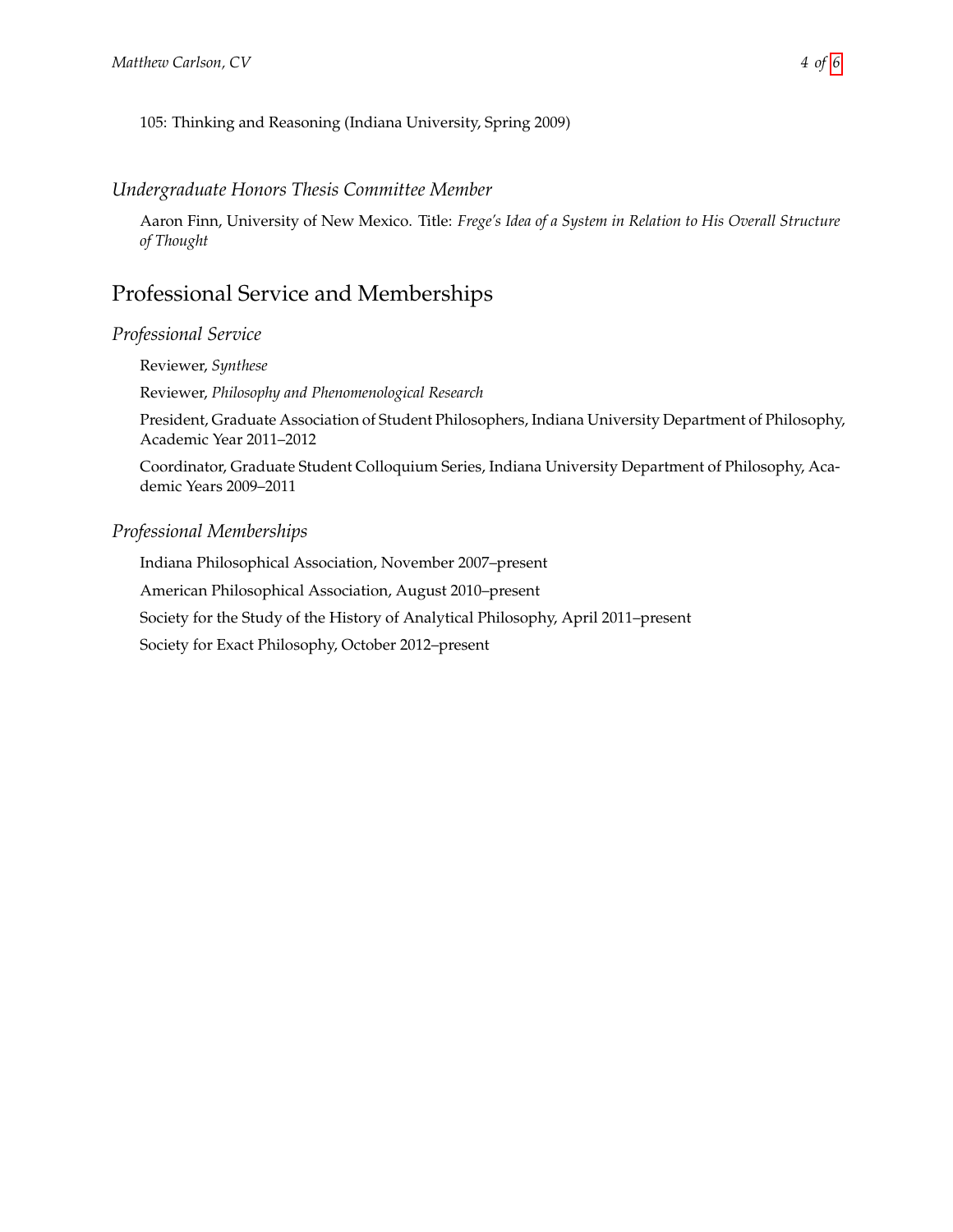### Dissertation Abstract

I defend the thesis that basic logical principles are (1) methodologically indispensable, (2) justifiably believed to be sound, and (3) rationally revisable. While (1)–(3) are widely accepted in the epistemology of logic, these theses appear to be jointly inconsistent. The primary tasks of my dissertation are to clearly articulate the source of this apparent inconsistency, and to develop a coherent picture of the epistemology of logic according to which (1)–(3) are all true.

The main sources of tension between (1)–(3) can be found in two problems that are widely discussed in the literature. The first is the problem of justification of deduction. According to one influential strand of literature, recently re-popularized by the work of Paul Boghossian, our beliefs in the soundness of logical principles must be justified by sound deductive argument. However, because of the methodological indispensability of logic, in making an argument to justify a basic logical principle we must use the very principle whose soundness the argument is supposed to establish. Thus, basic logical principles can be justified only by rule-circular arguments. But, if no circular argument justifies its conclusion, basic logical principles cannot be justified. The second problem is that of rational revisability. Another influential argument, recently advanced by Crispin Wright, Bob Hale, and others, purports to show that basic logical principles are not rationally revisable. According to this argument, any rational revision of a logical principle must be based on an argument that purports to show that the principle is unsound. However, due to the methodological indispensability of logic, in making any such argument we must use the very principle whose unsoundness is to be established. But, any argument of this character is self-undermining since, if its conclusion is true, the argument depends on an unsound principle.

A key feature of the arguments that generate the problems of the justification and rational revisability of basic logical principles is the use to which thesis (1), the thesis of methodological indispensability, is put. In both arguments, a key claim is that, in producing the needed argument, we must use *the very* principle whose soundness is at issue. Surprisingly, no account of the use of logical principles that could underwrite this claim exists in the literature. So, to make progress in assessing the problematic generated by these arguments, I provide an account of this phenomenon, which I call inferential dependence, in chapter 2. On my view, to depend on a principle in making or accepting an inference is to be committed to accepting that principle. More specifically, in making or accepting an inference, one is committed to accepting a principle of which that inference is an instance. But an important and often overlooked question is: *Which* principle is one committed to? To answer this question, I propose that we consider the most reasonable account one can give of the acceptability of the particular inference in question. This account will cite some features of the inference in question—e.g. formal characteristics, specific content, etc.—as reasons why the inference is supposed to be acceptable. But then, by lights of this account, *any* inference with those features should also be acceptable. That is, one is committed to accepting any inference that has the cited features. The principle whose instances are precisely the inferences with the cited features is thus the principle to which one is committed—on which one depends—in making or accepting the inference. I employ this account in chapters 3 and 4 to explain the failings of several currently prominent views, and to develop the positive view that I articulate in chapters 5 and 6.

In chapter 3, I consider Paul Boghossian's recent efforts to solve the problem of the justification of deduction. Boghossian's idea is that basic logical principles can be justified rule-circularly; that is, justified by the use of arguments employing those very principles. Using the account of inferential dependence that I develop in chapter 2, I argue that this proposal does not succeed. Closer examination of the problem in light of this result reveals that the only non-skeptical solution to the problem is to allow that not all logical principles are justified inferentially.

In chapter 4, I argue that leading accounts of non-inferential justification of basic logical principles—e.g. rational insight (BonJour), concept possession (Peacocke), cognitive mechanisms (Maddy)—fail to allow for the rational revisability of logic. This failure, I argue, stems from an ambiguity in 'basic'. By 'basic